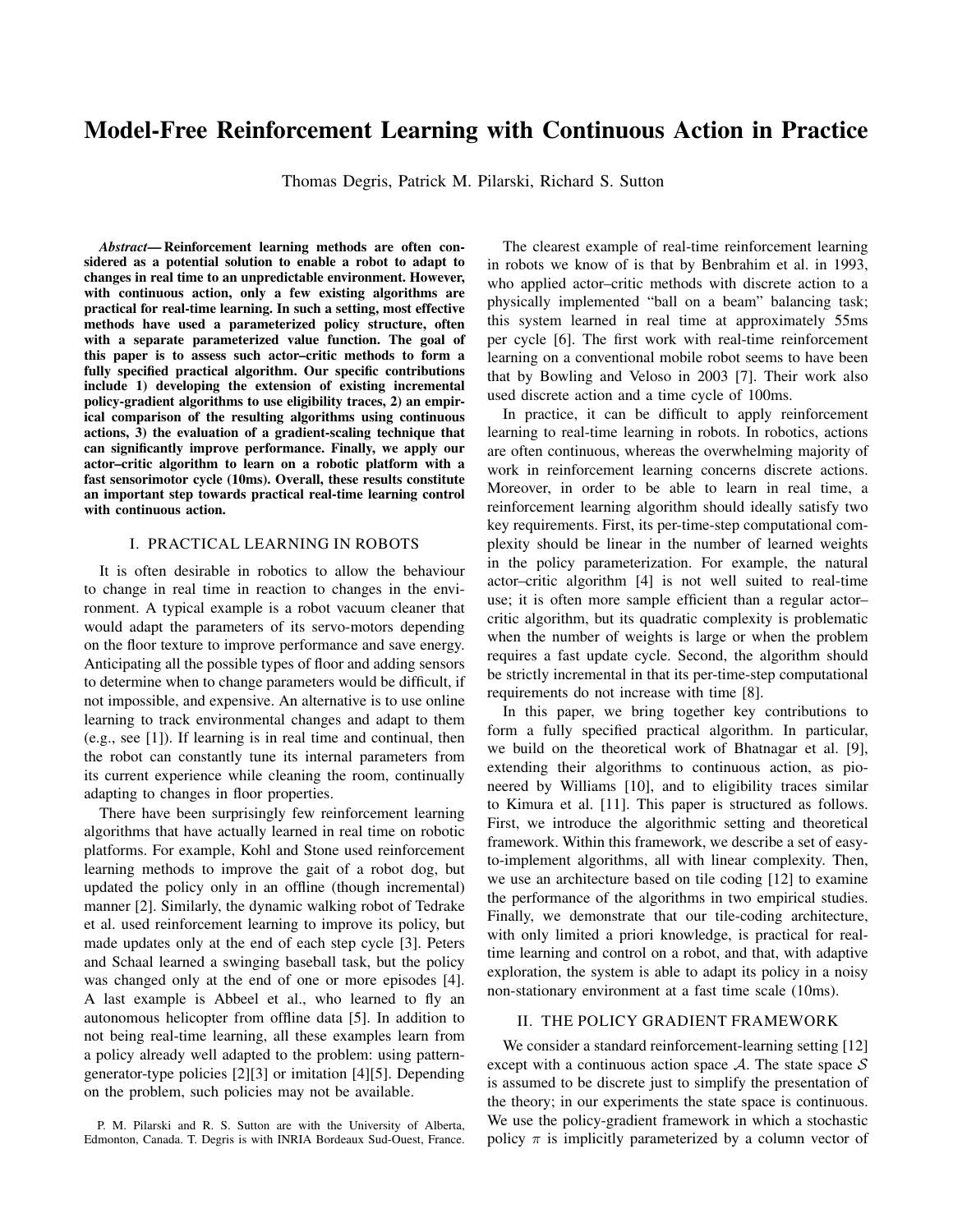weights  $\mathbf{u} \in \mathbb{R}^N$ , such that  $\pi(a|s)$  denotes the probability density for taking action  $a \in A$  in state  $s \in S$ . An objective function  $J(\pi)$  maps policies to a scalar measure of performance. The principal idea in policy gradient methods is to improve the performance of a policy by updating its weight vector approximately proportionally to the gradient:

$$
\mathbf{u}_{t+1} - \mathbf{u}_t \approx \alpha_u \nabla_\mathbf{u} J(\pi), \tag{1}
$$

where  $\alpha_u \in \mathbb{R}$  is a positive step-size parameter, and  $\nabla_{\mathbf{u}} J(\pi) \in \mathbb{R}^N$  is the gradient of the objective function with respect to the policy weights u.

### *A. Settings*

Depending on the nature of the problem, two different settings can be considered when defining the objective function.

First is the average-reward setting, in which the interaction between the agent and its environment is continuing, without interruption or episodic termination. In this case, policies are evaluated according to the expectation of average reward per time step:  $J(\pi) = \lim_{t \to \infty} \frac{1}{t} E_{\pi} [r_1 + r_2 + \dots + r_t].$ 

Second is the starting-state setting, in which the agent seeks to maximize the total reward over an *episode* from a designated starting state  $s_0$  up to a special terminal state. Policies are evaluated by the expectation of total discounted reward from  $s_0$  until termination at time  $T$  (a random variable):  $J(\pi) = \mathbb{E}_{\pi} \left[ \sum_{t=1}^{T} \gamma^{t-1} r_t \middle| s_0 \right]$  where  $\gamma \in [0, 1]$ is known as the *discount-rate parameter*.

In either setting, we seek algorithms that approximate (1) on each time step. The rest of this section presents a theoretical forward-view analysis. The next section will convert the forward view to a backward view to produce online algorithms incorporating eligibility traces.

#### *B. Forward View*

The policy-gradient theorem [13] extends naturally to continuous actions as follows:

$$
\nabla_{\mathbf{u}} J(\pi) = \sum_{s \in \mathcal{S}} d^{\pi}(s) \int_{\mathcal{A}} \nabla_{\mathbf{u}} \pi(a|s) Q^{\pi}(s, a) da, \quad (2)
$$

where, for the average-reward setting,  $d^{\pi}$  is the limiting, stationary distribution of states under  $\pi$ ,  $d^{\pi}(s)$  =  $\lim_{t\to\infty} P(s_t = s | s_0, \pi)$ , whereas, for the starting-state setting,  $d^{\pi}(s) = \sum_{t=0}^{\infty} \gamma^t P(s_t = s | s_0, \pi)$ , the discounted state occupancy under  $\pi$ . The *action-value function*  $Q^{\pi}$  is defined by  $Q^{\pi}(s, a) = \mathbb{E}_{\pi} \left[ \sum_{t=1}^{\infty} \gamma^{t-1} r_t - \bar{r}(\pi) | s_0 = s, a_0 = a \right]$ where, for the average-reward setting,  $\gamma = 1$  and  $\bar{r}(\pi) =$  $J(\pi)$  is the average-reward of the policy, whereas, for the starting-state setting,  $\bar{r}(\pi)$  is always 0. Finally, because  $\int_{A} \nabla_{\mathbf{u}} \pi(a|s)da = 0$ , the policy-gradient equation can be generalized to include an arbitrary baseline function (e.g., see [9]), which we denote as  $b : S \to \mathbb{R}$ , to yield

$$
\nabla_{\mathbf{u}} J(\pi) = \sum_{s \in \mathcal{S}} d^{\pi}(s) \int_{\mathcal{A}} \nabla_{\mathbf{u}} \pi(a|s) \left[ Q^{\pi}(s, a) - b(s) \right] da. \tag{3}
$$

While using a baseline does not change the equality, it often decreases the variance of the gradient estimation. When a policy  $\pi$  is executed, the observed states are distributed according to  $d^{\pi}(s)$ , and the actions taken are according to  $\pi$ . In this case, (3) can be written as an expectation:

$$
\nabla_{\mathbf{u}} J(\pi) = \mathbf{E}_{\pi} \left[ \frac{\nabla_{\mathbf{u}} \pi(a_t|s_t)}{\pi(a_t|s_t)} \left( Q^{\pi}(s_t, a_t) - b(s_t) \right) \right], \quad (4)
$$

where the expectation is over  $s$  and  $a$  sampled from their distributions, denoted  $s \sim d^{\pi}(\cdot)$  and  $a \sim \pi(\cdot|s)$ . The vector  $\frac{\nabla_{\mathbf{u}} \pi(a|s)}{\pi(a|s)}$  has been called the vector of *compatible features* [9], in other words, a gradient vector compatible with the features used to estimate the policy distribution. The next step is to write (4) as an expectation of returns [12]:

$$
\nabla_{\mathbf{u}} J(\pi) = \mathbf{E}_{\pi} \left[ \frac{\nabla_{\mathbf{u}} \pi(a_t | s_t)}{\pi(a_t | s_t)} \left( R_t - b(s_t) \right) \right],\tag{5}
$$

where  $s_t \sim d^{\pi}(\cdot)$ ,  $a_t \sim \pi(\cdot | s_t)$ , and the return  $R_t = r_t$  –  $\bar{r}(\pi)$ + $\gamma r_{t+1}$ - $\bar{r}(\pi)$ + $\gamma^2 r_{t+2}$ - $\bar{r}(\pi)$ +···. The right-hand side of (5) now depends only on direct observations accessible while executing  $\pi$ .

### III. ALGORITHMS

The return,  $R_t$ , is not directly available at time t because it depends on rewards that will be received on future time steps. As a first step toward solving this problem, the return can be approximated by the λ*-return* [12]:

$$
R_t^{\lambda} = r_{t+1} - \bar{r}_t + \gamma (1 - \lambda) v(s_{t+1}) + \gamma \lambda R_{t+1}^{\lambda}, \quad (6)
$$

where  $\lambda \in [0, 1]$ ,  $\bar{r}_t$  is either an estimate at time t of the average reward,  $\bar{r}(\pi)$ , (for the average-reward setting) or uniformly 0 (for the starting-state setting), and finally  $v(s_{t+1})$ is an estimate of the value of state  $s_{t+1}$  under  $\pi$ . From (5), we can now define a general forward-view algorithm for updating the policy weights:

$$
\mathbf{u}_{t+1} - \mathbf{u}_t = \alpha_u \left( R_t^{\lambda} - b(s_t) \right) \frac{\nabla_\mathbf{u} \pi(a_t|s_t)}{\pi(a_t|s_t)}
$$

$$
= \alpha_u \delta_t^{\lambda} \frac{\nabla_\mathbf{u} \pi(a_t|s_t)}{\pi(a_t|s_t)} \tag{7}
$$

where  $s_t$ ,  $a_t$  are the state and action at time t, and  $\delta_t^{\lambda}$  =  $R_t^{\lambda} - b(s_t)$ . While any function dependent only on the state could be used as a baseline, a natural choice is to use the estimate of the state value  $v(s_t)$  for the policy, maintained by the critic of an actor–critic algorithm.

### *A. Backward View*

Using the  $\lambda$ -return does not immediately solve the problem of the return depending on future rewards; note that, in (6),  $R_t^{\lambda}$  depends on its own future values, and thus it too depends on all the future rewards. Using eligibility traces and the backward view solves this problem. Using these, an incremental online update using only quantities available at each time step can closely approximate the forward view update (7). In this approach, the algorithm maintains a vector of traces  $\mathbf{e}_t^{\mathbf{u}} \in \mathbb{R}^N$  of the eligibilities of each policy weight. We switch from the forward view to the backward view by

$$
\mathbf{u}_{t+1} - \mathbf{u}_t = \alpha_u \delta_t^{\lambda} \frac{\nabla_\mathbf{u} \pi(a_t | s_t)}{\pi(a_t | s_t)} = \alpha_u \delta_t \mathbf{e}_t^{\mathbf{u}} \tag{8}
$$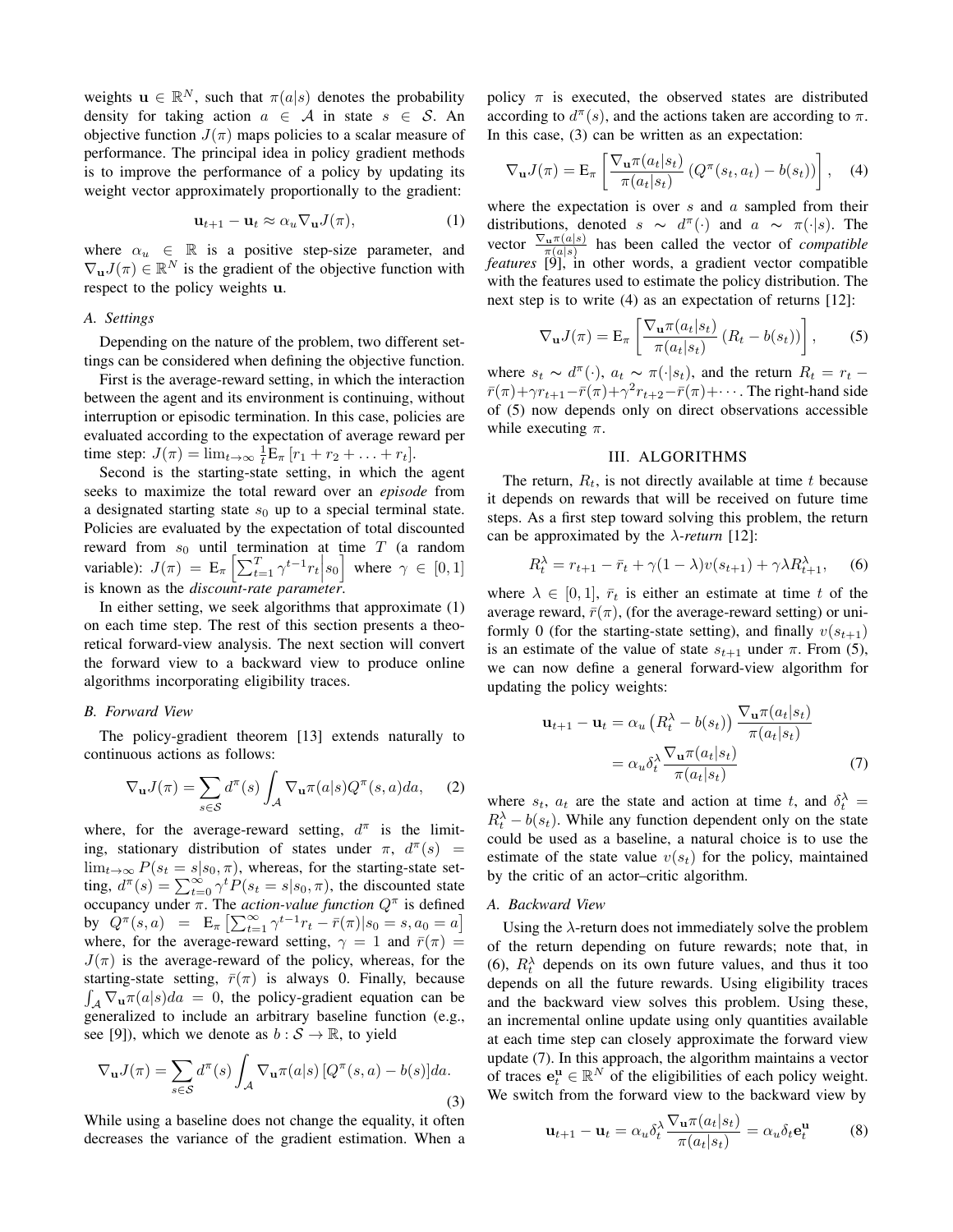where  $e_t^u$  is the trace of the compatible features  $\frac{\nabla_u \pi(a_t|s_t)}{\pi(a_t|s_t)}$ , updated by  $\mathbf{e}_t^{\mathbf{u}} = \gamma \lambda \mathbf{e}_{t-1}^{\mathbf{u}} + \frac{\nabla_{\mathbf{u}} \pi(a_t|s_t)}{\pi(a_t|s_t)}$  $\frac{\mathbf{u}^{\pi(a_t|s_t)}}{\pi(a_t|s_t)}$ , and  $\delta_t$  is the TD error defined as:  $\delta_t = r_{t+1} - \bar{r}_t + \gamma v(s_{t+1}) - v(s_t)$ .

# *B. Online Algorithms with Linear Complexity Per-time-step*

We now present two algorithms with the following convention: for the average-reward setting,  $\gamma = 1$  and  $0 < \alpha_r < 1$ is the step-size for the estimate of the average reward, and for the starting-state setting,  $\gamma \in [0, 1]$  and  $\alpha_r = 0$ .

From the backward view (8), it is straightforward to define an actor–critic algorithm with eligibility traces, denoted AC. AC is defined by:

| <b>Actor-critic Algorithm</b> (denoted AC, and A when $\alpha_v = 0$ ) |  |  |  |  |  |
|------------------------------------------------------------------------|--|--|--|--|--|
|------------------------------------------------------------------------|--|--|--|--|--|

Choose a according to  $\pi(a|s)$ Take action  $a$  in  $s$ , observe  $s'$  and  $r$  $\delta \leftarrow r - \overline{r} + \gamma \mathbf{v}^{\mathsf{T}} \mathbf{x}(s') - \mathbf{v}^{\mathsf{T}} \mathbf{x}(s)$  $\overline{r} \leftarrow \overline{r} + \alpha_r \delta$  $\mathbf{e}^{\mathbf{v}} \leftarrow \gamma \lambda \mathbf{e}^{\mathbf{v}} + \mathbf{x}(s)$  $\mathbf{v} \leftarrow \mathbf{v} + \alpha_v \delta \mathbf{e}^{\mathbf{v}}$  $\mathbf{e}^{\mathbf{u}} \leftarrow \gamma \lambda \mathbf{e}^{\mathbf{u}} + \frac{\nabla_{\mathbf{u}} \pi(a|s)}{\pi(a|s)}$ <br>  $\mathbf{u} \leftarrow \mathbf{u} + \alpha_u \delta \mathbf{e}^{\mathbf{u}}$ 

AC first updates its estimate of the average reward  $\bar{r}$  (which can be considered as a trace of the immediate reward  $r$ ). The state values are then estimated by the linear combination  $v(s) = \mathbf{v}^T \mathbf{x}(s)$ , where **v** is a weight vector for the critic and  $\mathbf{x}(s_t)$  is a feature vector corresponding to state s. First, the critic updates the weight v using the TD( $\lambda$ ) algorithm [14];  $\alpha_v > 0$  is its step-size parameter. Then, the policy weights u of the actor are updated based on the TD error  $\delta$  and the eligibility trace e<sup>u</sup>.

Algorithm AC is similar to that introduced by Kimura [11] (without the theoretical justification presented in this paper). AC without a critic ( $\alpha_v = 0$ ), which we call A, is similar to REINFORCE and to OLPOMDP [15].

Our second algorithm, which we call the incremental natural actor–critic algorithm, or INAC, is new to this paper:

### Incremental Natural Actor-critic Algorithm (denoted INAC)

Choose a according to  $\pi(a|s)$ Take action  $a$  in  $s$ , observe  $s'$  and  $r$  $\delta \leftarrow r - \overline{r} + \gamma \mathbf{v}^{\mathsf{T}} \mathbf{x}(s') - \mathbf{v}^{\mathsf{T}} \mathbf{x}(s)$  $\overline{r} \leftarrow \overline{r} + \alpha_r \delta$  $\mathbf{e}^{\mathbf{v}} \leftarrow \gamma \lambda \mathbf{e}^{\mathbf{v}} + \mathbf{x}(s)$  $\mathbf{v} \leftarrow \mathbf{v} + \alpha_v \delta \mathbf{e}^{\mathbf{v}}$  $\mathrm{e}^{\mathbf{u}} \leftarrow \gamma \lambda \mathrm{e}^{\mathbf{u}} + \frac{\nabla_{\mathbf{u}} \pi(a|s)}{\pi(a|s)}$  $\mathbf{w} \leftarrow \mathbf{w} - \alpha_v \frac{\nabla_\mathbf{u} \pi(a|s)}{\pi(a|s)} \frac{\nabla_\mathbf{u} \pi(a|s)}{\pi(a|s)}$  $\mathbf{v} + \alpha_v \delta \mathbf{e^u}$  $\mathbf{u} \leftarrow \mathbf{u} + \alpha_u \mathbf{w}$ 

INAC extends an algorithm introduced by Bhatnagar et al. [9] to include eligibility traces. It uses the natural gradient  $\tilde{\nabla}_{\mathbf{u}} J(\pi) = G(\mathbf{u})^{-1} \nabla_{\mathbf{u}} J(\pi)$ , where  $G(\mathbf{u})$  is the Fisher information matrix,  $G(\mathbf{u})$  $\sum_{s\in\mathcal{S}}d^{\pi}(s)\int_{\mathcal{A}}\pi(a|s)\frac{\nabla_{\mathbf{u}}\pi(a_t|s_t)}{\pi(a_t|s_t)}$  $\pi(a_t|s_t)$  $\nabla_{\mathbf{u}} \pi(a_t|s_t)$  $\pi(a_t|s_t)$  $\overline{I}$ . As in the previous algorithm, the critic weights are updated with  $TD(\lambda)$ .

Then, the vector w is updated and used as an estimate of the natural gradient to update the actor weights.

Both algorithms AC and INAC converge for  $\lambda = 0$ , given some restrictions about the problem and the value of the parameters [9]. A convergence proof for  $\lambda \neq 0$  is outside the scope of this paper, but Bhatnagar et al. [9] mention that their proof should extend to this case.

# IV. POLICY DISTRIBUTION FOR CONTINUOUS ACTIONS

The algorithms mentioned above are independent of the structure of the policy distribution used in the policy. For discrete actions, the Gibbs distribution is often used. In this paper, for continuous actions, we define the policy such that actions are taken according to a normal distribution, as suggested by Williams [10], with a probability density function defined as  $\mathcal{N}(s, a) = \frac{1}{\sqrt{2\pi}}$  $\frac{1}{2\pi\sigma^2(s)}$ exp $\left(-\frac{(a-\mu(s))^2}{2\sigma^2(s)}\right)$  $\frac{(-\mu(s))^2}{2\sigma^2(s)}$ where  $\mu(s)$  and  $\sigma(s)$  are respectively the mean and standard deviation of the distribution  $\pi(\cdot|s)$ .

In our policy parameterization, the scalars  $\mu(s)$  =  $\mathbf{u}_{\mu}^{\mathsf{T}}\mathbf{x}_{\mu}(s)$  and  $\sigma(s) = \exp(\mathbf{u}_{\sigma}^{\mathsf{T}}\mathbf{x}_{\sigma}(s))$  are defined as linear combinations, where the parameters of the policy are  $\mathbf{u} = (\mathbf{u}_{\mu}^T, \mathbf{u}_{\sigma}^T)^T$ , and the features vector in state s is  $\mathbf{x}_u(s) = (\mathbf{x}_{\mu}(s)^{\mathsf{T}}, \mathbf{x}_{\sigma}(s)^{\mathsf{T}})^{\mathsf{T}}$ .

The compatible features  $\frac{\nabla_{\mathbf{u}} \pi(a|s)}{\pi(a|s)}$  depend on the structure of the probability density of the policy. Given that our policy density is a normal distribution, the compatible features for the mean and the standard deviation are [10]:

$$
\frac{\nabla_{\mathbf{u}_{\mu}}\pi(a|s)}{\pi(a|s)} = \frac{1}{\sigma(s)^2} (a - \mu(s)) \mathbf{x}_{\mu}(s) \tag{9}
$$

$$
\frac{\nabla_{\mathbf{u}_{\sigma}}\pi(a|s)}{\pi(a|s)} = \left(\frac{\left(a-\mu(s)\right)^2}{\sigma(s)^2} - 1\right)\mathbf{x}_{\sigma}(s) \quad (10)
$$

where  $\frac{\nabla_{\mathbf{u}} \pi(a|s)}{\pi(a|s)} = \left(\frac{\nabla_{\mathbf{u}_{\mu}} \pi(a|s)}{\pi(a|s)}\right)$  $\frac{\nabla_{\mathbf{u}_{\sigma}} \pi(a|s)}{\pi(a|s)}$ T ) T .

The compatible feature in (9), used to update the parameters  $\mathbf{u}_{\mu}$  of the policy, has a  $\frac{1}{\sigma(s)^2}$  factor: the smaller the standard deviation is, the larger the norm of  $\frac{\nabla_{u\mu}\pi(a_t|s_t)}{\pi(a_t|s_t)}$  is, and vice-versa. We observed that such an effect can cause instability, particularly because  $\lim_{\sigma \to 0} \frac{(a-\mu(s))}{\sigma(s)^2}$  $\frac{\partial \sigma(s)}{\partial s} = \infty.$ 

Williams [10] suggested the use of a step size of the form  $\alpha_u \sigma^2$  for the gaussian distribution, scaling the gradient with respect to the variance of the distribution. We denote the actor–critic algorithm and the incremental natural actor– critic algorithm with this scaling gradient technique as, respectively, AC-S and INAC-S.

# V. EMPIRICAL STUDY

We now present an empirical study evaluating how the ideas described above affect performance. This study includes using a critic, the natural gradient, eligibility traces and scaling the gradient estimate with respect to the variance.

In this paper, we used an architecture based on the *tile-coding* technique [12] to convert a continuous state to feature vectors. Tile coding takes an observation from the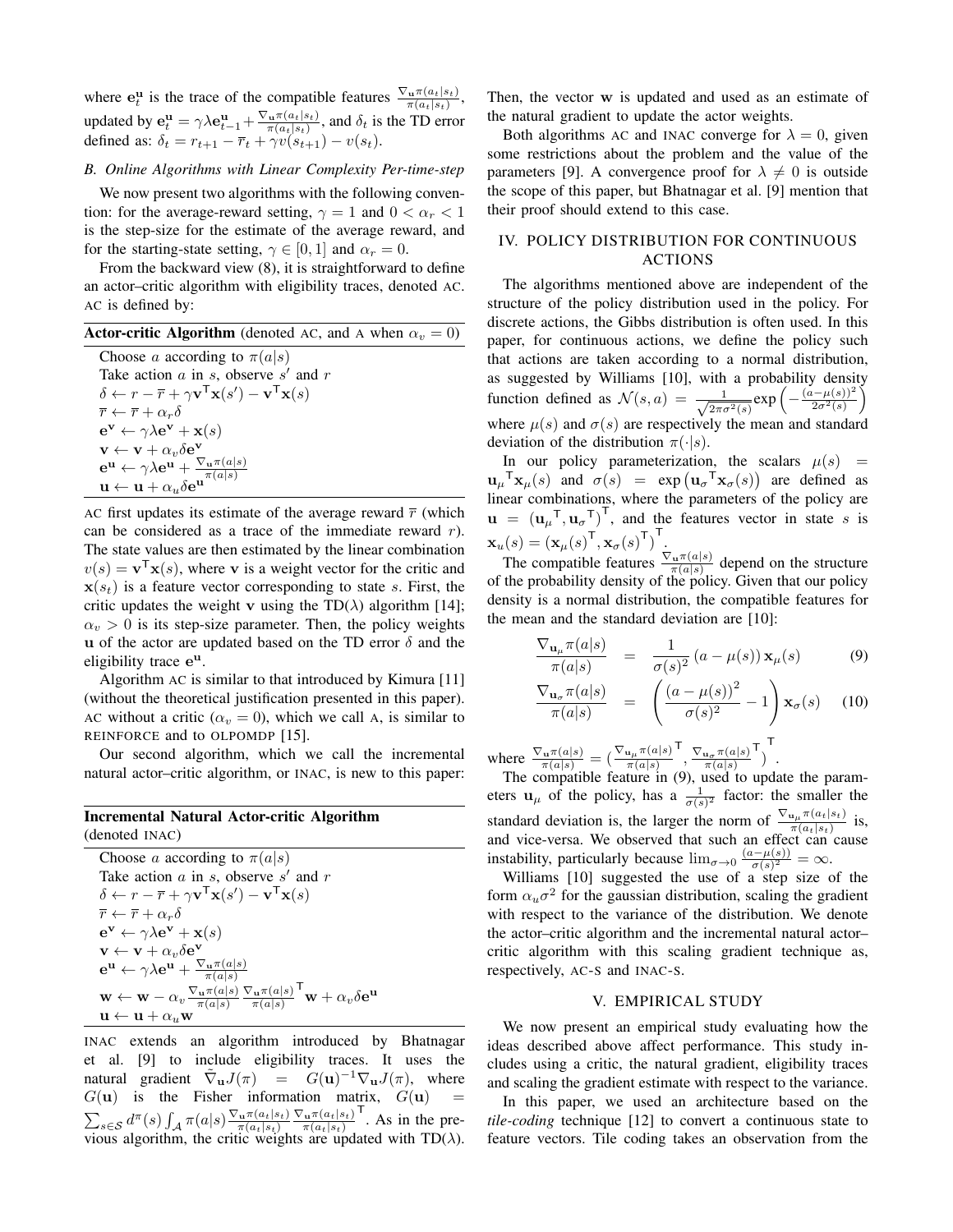

Fig. 1. Top: *learning curve with standard error bars for the best parameters*. Bottom: *best parameter values and average reward per run with standard error. The best performing algorithms were* AC *and* AC-S *with eligibility traces. Gradient scaling often improved performance.* INAC *did not perform better than* AC*.*

environment as an input and expand it into a large sparse feature vector x which can then be linearly combined with a weight vector to represent non-linear functions. It is outside the scope of this paper to compare function approximation architectures, but tile coding has key advantages for realtime learning. First, tile coding is computationally efficient because computing the feature vector x does not depend on the size of  $x$  itself. Second, the norm of  $x$  is constant (i.e., the number of tilings). Finally, as we will show in the next section, tile coding is robust to noise.

The first problem is the mountain car problem [12], in which the goal is to drive an underpowered car to the top of a hill (starting-state setting). Actions are continuous and bounded in  $[-1, 1]$ . The reward at each time is  $-1$  and the episode ends when the car reaches the top of the hill on the right or after 5,000 time steps. State variables consist of the position of the car (in  $[-1.2, 0.6]$ ) and its velocity (in  $[-.07, .07]$ ). The car was initialized with a position of  $-0.5$ and a velocity of 0. We used  $\gamma = 1$ .

The second problem is a pendulum problem [16], in which the goal is to swing-up a pendulum in a vertical position (average-reward setting). The reward at each time is the cosine of the angle of the pendulum with respect to its fixed base. Actions—the torques applied to the base—are restricted to  $a_t \in [-2, 2]$ . State variables consist of the angle (in radians) and the angular velocity (in  $[-78.54, 78.54]$ ). The pendulum was initialized and then reset every 1000 time steps in a horizontal position with an angular velocity of 0.

In both problem, we used ten  $10 \times 10$  tilings over the joint space of both state variables, and a single constant feature. We used the same feature vector  $x(s)$  for the critic and for the mean and standard deviation of the actor  $(\mathbf{x}(s), \mathbf{x}_{\mu}(s))$ , and  $\mathbf{x}_{\sigma}(s)$ ). We performed 30 runs of a parameter sweep for the algorithms described above (A, AC, AC-S, INAC, and INAC-S) and for the parameters  $\alpha_r$ ,  $\alpha_v$  and  $\alpha_u$  with the following set of nine factors,  $\{10^{-4}, 5 \cdot 10^{-4}, 10^{-3}, \dots, .5, 1\}$ , divided by the number of active features in  $x(s)$  (i.e.,  $10 + 1 = 11$ ). The parameter  $\lambda$  represents the rate at which the traces are decaying. Often, it is more intuitive to think about it in terms of the number of steps a trace will last. We use  $\tau = \frac{1}{1-\lambda}$  to denote the decaying rate. We used the values  $\{1, 2, 4, 8, 16, 32\}$  for  $\tau$  in the parameter sweep. All the vectors and the average reward  $\bar{r}$  were initialized to 0. In the starting-state setting, eligibility traces are reset to 0 at the beginning of each episode.

Figure 1 shows a summary of results. For readability each point is an average of the previous 10 episodes for mountain car and 10,000 time steps for the pendulum. We observe that, first, a critic drastically improved the performance. Second, the best performance for every algorithms was almost always with eligibility traces ( $\tau > 1$ ), with only the exception of INAC-S on mountain car. Third, the scaling gradient technique often improved the performance, particularly on the pendulum problem. Last, the natural gradient used in INAC and INAC-S did not improve performance (compared to AC and AC-S), despite the additional step size  $\alpha_n$  to set.

# VI. REAL-TIME POWER CONSERVATION ON A MOBILE ROBOT

As a practical demonstration, we evaluated the effectiveness of AC-S on a robot. As mentioned in the introduction, an interesting continuous-action problem domain is power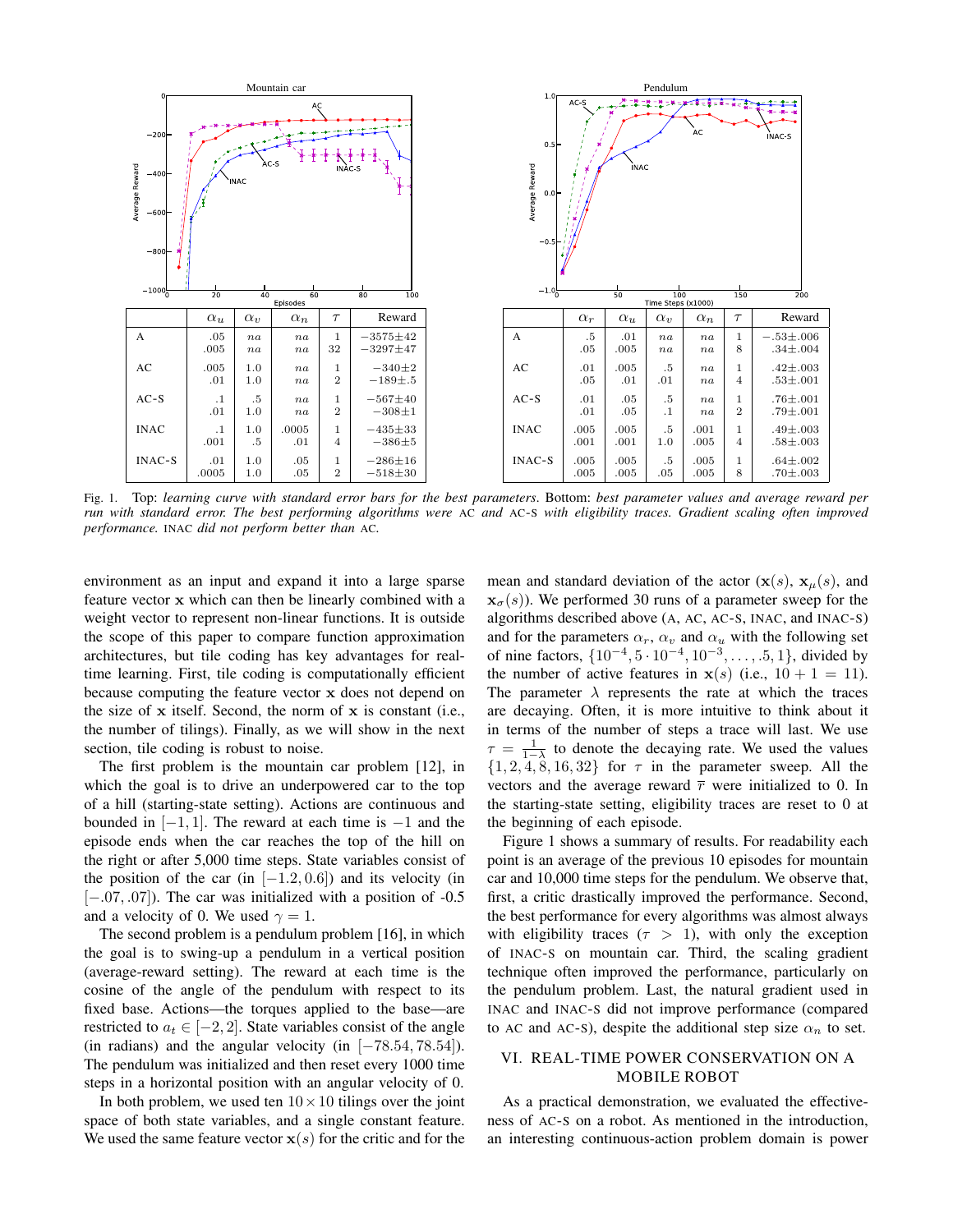

Fig. 2. Left: *Comparison of performance (total reward per episode) of the* AC-S *algorithm on the robot acceleration task at two different cycle times: 10ms and 250ms. Results are averaged over six independent runs at each cycle time. The average running time for the 800 episodes is 14.3 minutes.* Right: *Learning during the transition (episode 200) from suspended motion to moving on the ground in terms of (a) the return per episode, (b) the sum of the current squared per episode, and (c) the time steps until termination per episode; average of two runs. As shown in (d) for a single example run, the agent's learned* σ *value (i.e., level of exploration) increases after the transition to facilitate policy change. The average running time for the 800 episodes is 19.7 minutes.*

conservation on an autonomous mobile robot—for example, on a domestic service or remote search robot, where effective use of battery power can have a pronounced effect on the ability of the robot to carry out its task. During periods of acceleration, tradeoffs must be made between a robot's rate of acceleration to a desired set-point and the electrical current draw that this rate demands. Distinct environments may demand a different power/acceleration balance, making it essential to flexibly adapt motor control to new environments, even those unknown to designers.

The robot used in these experiments was a sensor-rich mobile robot with three omnidirectional wheels. The learning task was framed in an episodic fashion: each episode began with the robot in a stopped state and terminated when the measured speed  $\dot{x}_t$  of one of the robot's three wheels reached or exceeded a target velocity level  $\dot{x}_t \geq \dot{x}^*$ . The agent was given control of a rotational motor command sent to the robot, allowing it to spin freely in either direction or remain stopped. The reward function for this problem was set as  $r_t = -\left(\mathbf{1}_{\{\dot{x}_t < \dot{x}^*\}} + 0.5|i_t^2|\right)$ , where  $\mathbf{1}_{\{\dot{x}_t < \dot{x}^*\}}$  is an indicator function and  $i_t$  is the wheel current draw at time t. The task therefore was to balance two conflicting constraints in real-time: reaching  $\dot{x}^*$  quickly (to avoid a negative reward on every time step) while at the same time minimizing the current used by its wheels. The velocity and current,  $\dot{x}_t$  and  $i_t$ , constitute the available observations at each time step.

The feature vectors were created from the observations and the last action from joint tilings over their recent values. At each time  $t$ , we formed 10 tilings over  $\langle \dot{x}_t, i_t, a_{t-1} \rangle$ , 10 tilings over  $\langle \dot{x}_{t-1}, i_{t-1}, a_{t-2} \rangle$  and so on up to  $\langle \dot{x}_{t-4}, \dot{u}_{t-4}, a_{t-5} \rangle$ , for a total of 50 tilings overall. Each tiling had a resolution  $10 \times 10 \times 10$ , for a total of 50,000 features. Adding a single constant feature resulted in 50,001 binary features, exactly  $m = 51$  of which were active at any given time. We used:  $\alpha_v = 1.0/m$ ,  $\alpha_u = 0.1/m$ ,  $\alpha_r = \overline{r}_0 =$  $0, \gamma = 0.99$ , and  $\lambda = 0.7$ . In the actor, only the update of the mean was multiplied by the variance. Weight vectors were initialized to 0;  $\mathbf{u}_{\sigma}$  was initialized such that  $\sigma = 40$ , and bounded by  $\sigma \geq 1$ .

### *A. Experiment 1: Learning a Control Policy in Real Time*

To explore AC-S learning performance at different degrees of real time operation, the robot acceleration task above was run with two different cycle times: 10ms and 250ms, where cycle time is the frequency at which actions are taken and the weight vectors updated. Each run lasted 800 episodes, and six runs were performed at each time cycle. This experiment demonstrated the ability of the AC-S algorithm to optimize a motor control policy when learning and action choice occured in real time.

At both cycle times, in less than 15 minutes (in average), AC-S learned in real-time viable control policies to deal with the constraints imposed by the reward function and the physical limits of each cycle time. We observed a statistically significant difference between asymptotic learning performance for the 10ms and 250ms cycle times (Figure 2, left). Learning at the faster 10ms cycle time led to higher long term reward; the robot used less current and demonstrated shorter acceleration periods, more effectively using battery power during acceleration.

# *B. Experiment 2: Online Control Policy Adaptation*

One advantage of normal-distribution-based actor–critic methods is the role that  $\sigma$  plays in modulating exploration. This next experiment showed how AC-S was able to adapt its policy in response to an unexpected environmental change, while learning in real time (10ms cycle time). The experiential setup was similar to the previous experiment. However, at the beginning of the run, the robot was suspended so that its wheels did not touch the ground. After 200 episodes, the robot was moved so that it could spin in full contact with the ground. In this condition, the robot's mass and wheel friction played additional roles in making the trade-off between current draw and episode length different.

Figure 2 (right) shows how AC-S was able to successfully adapt the  $\sigma$  value used in action selection, modulating the degree of its exploration to deal with environmental